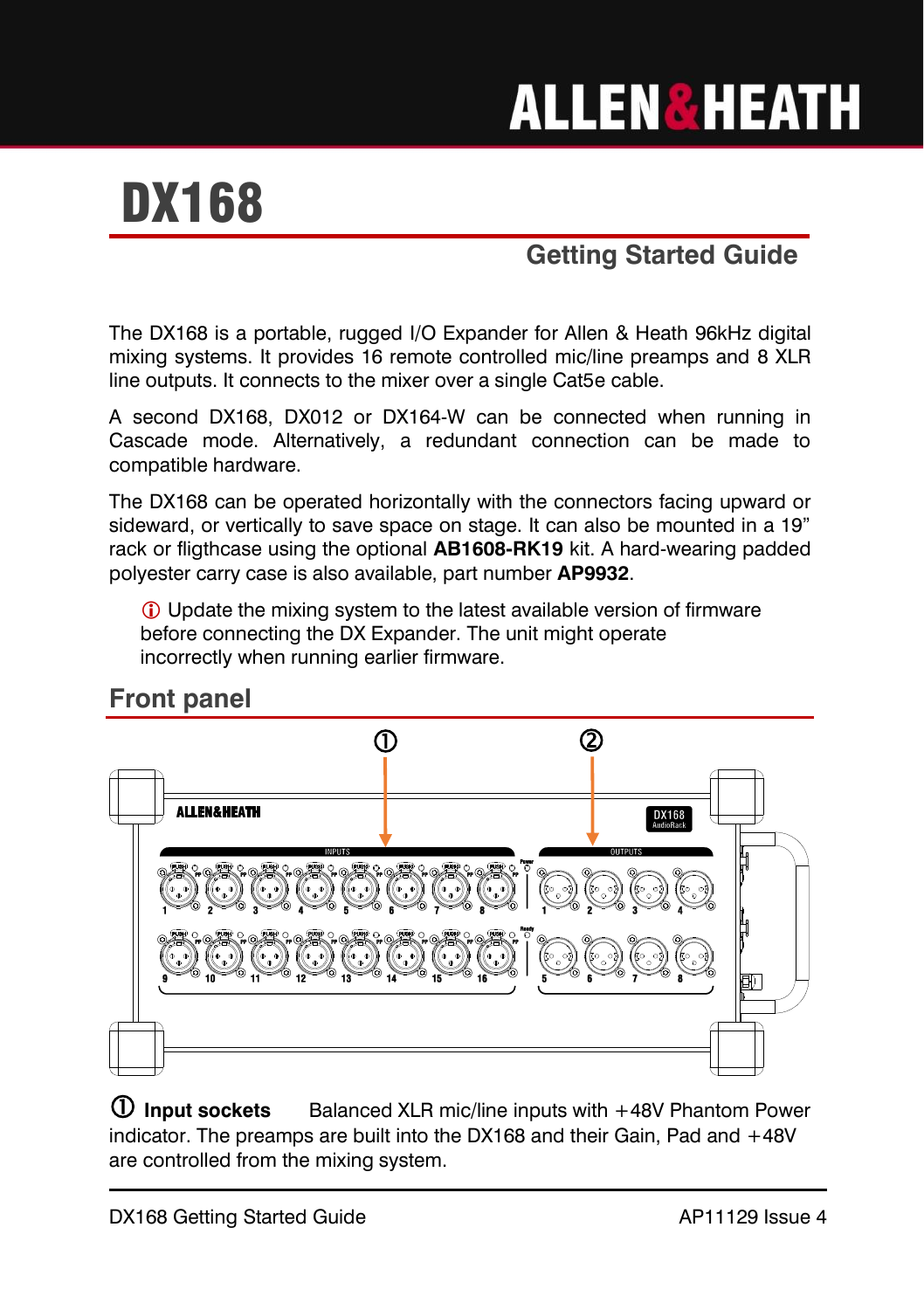The +48V indicator detects voltage at the socket whether supplied by the DX168 or received from an external source.

 **Output sockets** Balanced XLR outputs operating at nominal +4dBu level.

#### **Side panel**



 **DX A** EtherCon port for connection to the mixing system. The cable carries the audio signals as well as preamp control and system status data.

 **DX B** EtherCon port for daisy chaining of a second unit or cable redundancy. Switch to **Redundant** for 2 cable connection to compatible hardware e.g. dLive S Class or DX Link card. Switch to **Cascade** for connection to a second DX168, DX012 or DX164-W unit.

 **Mains power input** IEC connector and fuse for the built-in universal voltage PSU. This accepts voltages from 100 to 240V AC 50/60Hz. Secure the cable to the plastic P-clip using a T20 screwdriver.

 **Vents** Ensure good ventilation at the sides and back of the unit. Avoid obstruction of vents while operating. Avoid dirt or liquid ingress.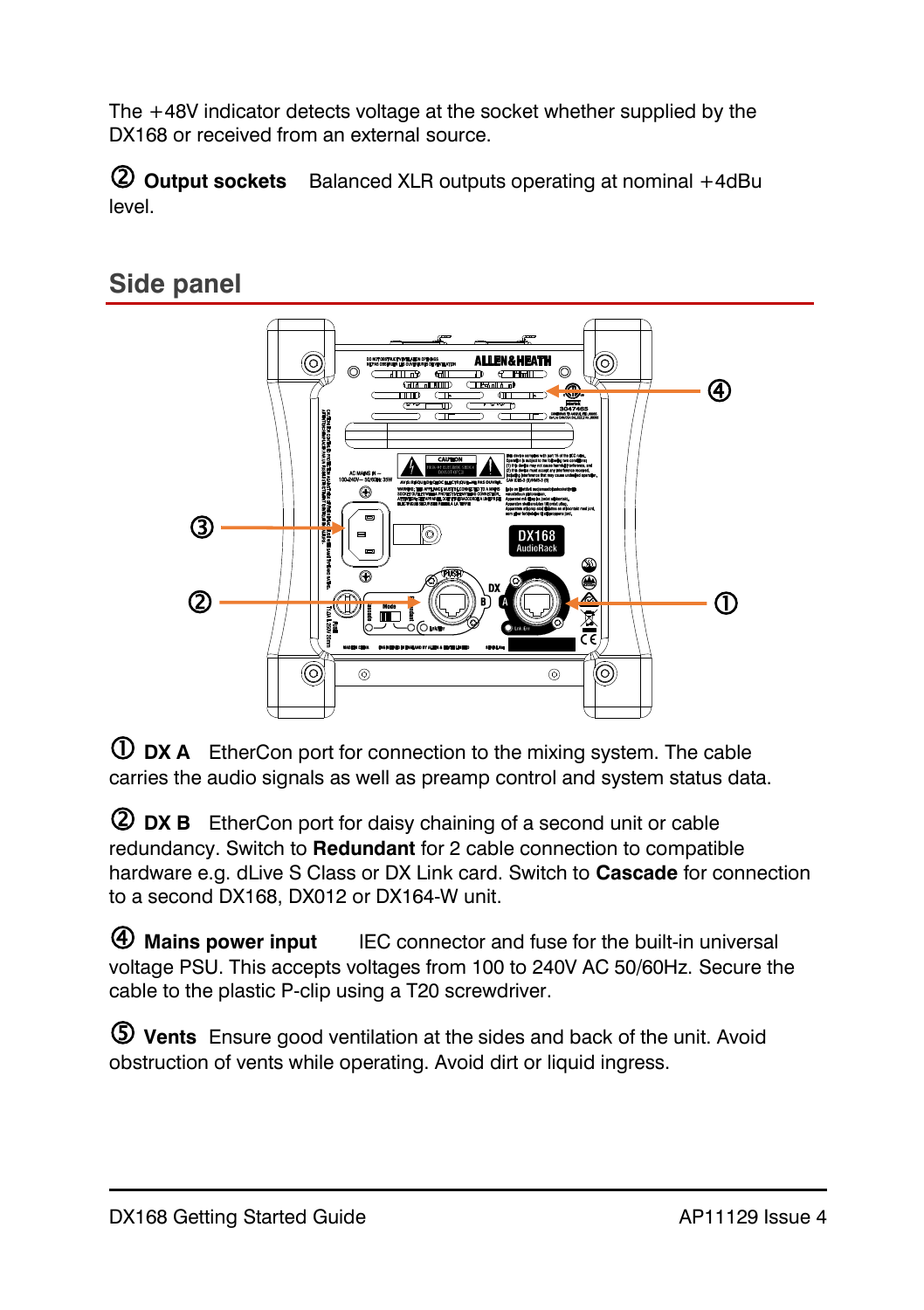### **Cables**

Cat5e or higher STP cable is required for DX connections with a maximum cable length of 100m per connection.

Allen & Heath can provide a number of Cat5e and Cat6 cables suitable for use with the DX Expander:

**AH9997** 2m CAT5e cable with Neutrik EtherCon locking connectors

**AH10887** 100m drum of CAT6 cable with Neutrik EtherCon locking connectors **AH10886** 80m drum of CAT6 cable with Neutrik EtherCon locking connectors<br>**AH10885** 50m drum of CAT6 cable with Neutrik EtherCon locking connectors **AH10885** 50m drum of CAT6 cable with Neutrik EtherCon locking connectors<br>**AH10884** 20m drum of CAT6 cable with Neutrik EtherCon locking connectors 20m drum of CAT6 cable with Neutrik EtherCon locking connectors

Contact your local A&H dealer for more information.



*Cascade mode – add second DX168, DX012 or DX164-W*

 Update the mixing system to the latest available version of firmware before connecting the DX Expander. The unit might operate incorrectly when running earlier firmware.